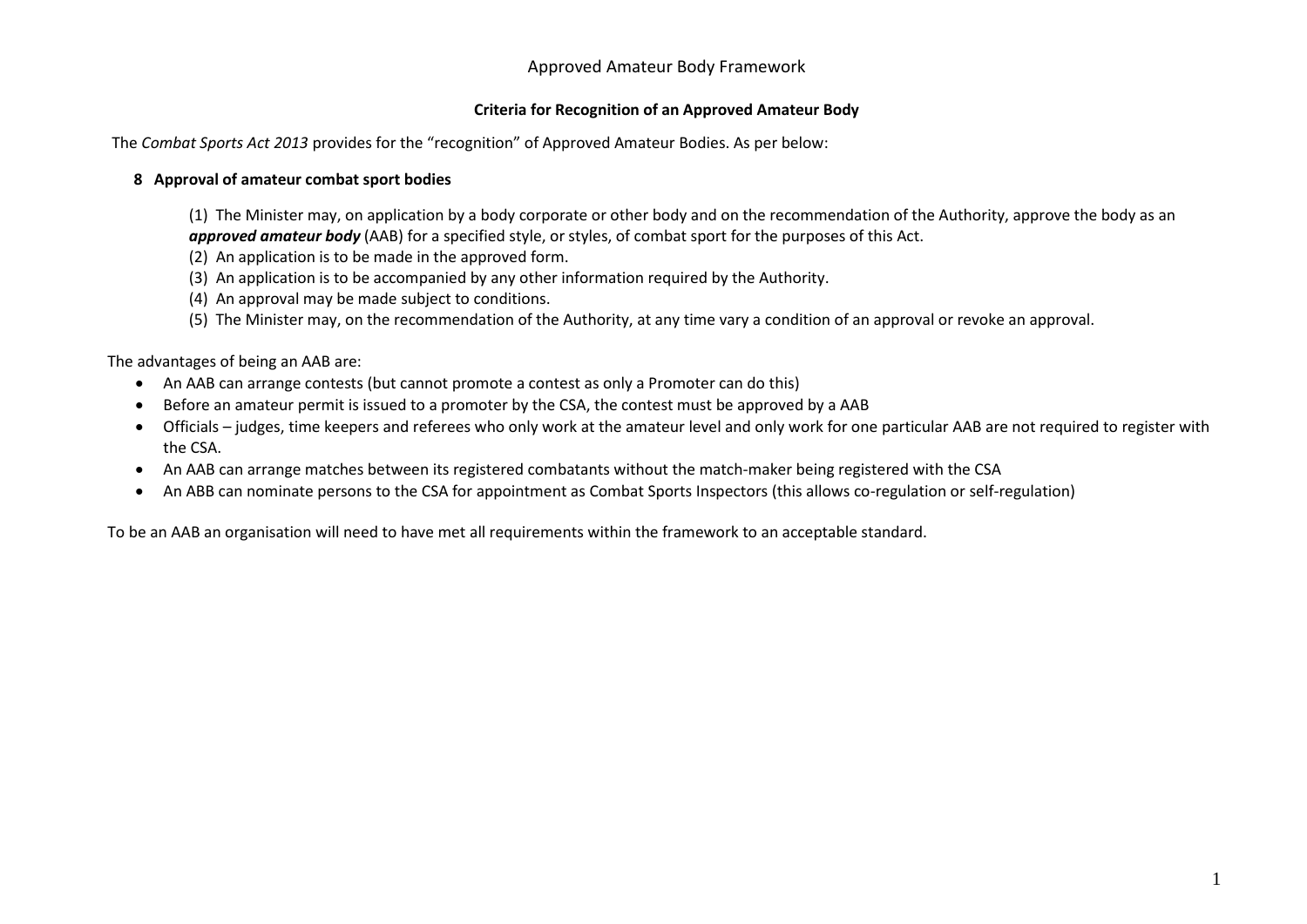## **Mandatory Criteria: Must be met to be an Approved Amateur Body**

| <b>Criteria</b>               | Requirement                      | Provide                                 | <b>Standard</b>                                         |
|-------------------------------|----------------------------------|-----------------------------------------|---------------------------------------------------------|
| Must be an entity             | Incorporated association         | Constitution, list of current Directors | Registered (for last 2 years) and compliant with        |
| with a legal status           |                                  | and copy of most recent annual          | OFT/ASIC requirements                                   |
|                               | Company limited by guarantee     | report (including full set of annual    | Appropriate constitution or company rules               |
|                               |                                  | financial statements as tabled at       | Appropriate Board structure                             |
|                               |                                  | AGM)                                    |                                                         |
|                               | Company limited by shares        | Constitution, list of current Directors | Must be registered (for last 2 years) and compliant     |
|                               |                                  | and copy of most recent annual          | with ASIC                                               |
|                               |                                  | report (including full set of annual    | Must have a constitution or company rules               |
|                               |                                  | financial statements as tabled at       | Must have a Board structure                             |
|                               |                                  | AGM)                                    | Must not be a single member (shareholder)               |
|                               |                                  |                                         | company                                                 |
| Must be solvent               | Entity must be solvent           | Annual financial statements             | Debt Ratio = Total Liabilities/Total Assets not greater |
|                               |                                  | /accounts                               | than 1                                                  |
| Must be, or be                | Entity is or affiliated directly | Details of affiliation and information  | Constitution provides for policies and sports rules as  |
| affiliated with, a            | with a National Sporting         | about requirements for / or             | an affiliate to NSO or ISO                              |
| National or                   | Organisation (NSO) or directly   | obligations of affiliation to the       |                                                         |
| <b>International Sporting</b> | or indirectly with an            | NSO/ISO                                 | AAB demonstrates has capacity to meet the               |
| Organisation                  | <b>International Sporting</b>    |                                         | obligations of the NSO or ISO                           |
|                               | Organisation (ISO)               |                                         |                                                         |
|                               |                                  |                                         | Check the recognition status of the ISO via Sport       |
|                               |                                  |                                         | Accord, IOC and ASC (for noting only)                   |
| Must provide                  | Number of members by             | Complete the form that requests         | Check alignment of membership information in the        |
| membership                    | category and fee payable         | this information                        | organisation's annual accounts with membership          |
| information                   | • Number of participants         |                                         | information                                             |
|                               | (training only)                  |                                         |                                                         |
|                               | . Number of combatants (that     |                                         | Note if clubs are able to affiliate with the AAB        |
|                               | compete in contests)             |                                         |                                                         |
|                               | • Number of officials such as    |                                         | Check combatant numbers that compete with the           |
|                               | judges, referees, timekeepers    |                                         | number that register with CSA and that nominate         |
|                               | • Number of clubs                |                                         | this organisation (once register is operational).       |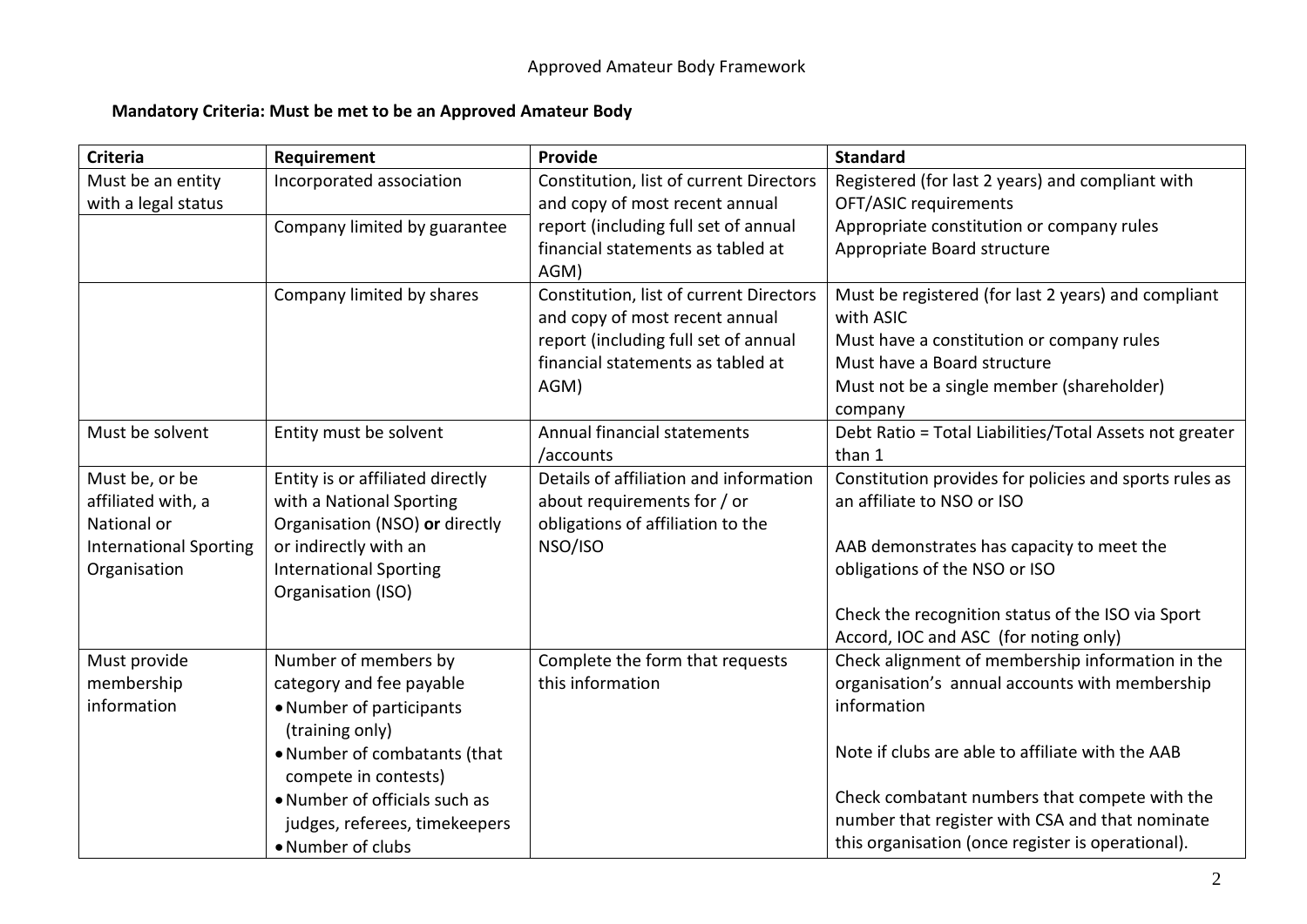| Criteria                    | Requirement                       | Provide                                | <b>Standard</b>                                        |
|-----------------------------|-----------------------------------|----------------------------------------|--------------------------------------------------------|
| Must be able to             | Evidence that there are           | Details of communication channels      | Organisation has the ability to communicate key        |
| communicate with            | structured communication          | eg evidence of newsletters, fact       | information to members in a timely manner.             |
| registered members          | channels with members,            | sheets, website, meetings etc          |                                                        |
|                             | affiliated clubs and associations |                                        | Organisation has capacity to distribute accurate and   |
|                             | etc.                              |                                        | timely information about legislative requirements to   |
|                             |                                   |                                        | its members and stakeholders.                          |
| Must have adopted a         | Evidence that organisation        | List of disciplines/sports sanctioned  | Rules will be checked and assessed by a panel          |
| set of rules that come      | follows a set of rules from a NSO | by the organisation                    |                                                        |
| from a NSO and/or           | or ISO                            |                                        |                                                        |
| <b>ISO</b>                  |                                   | Copy of the rules of the NSO/ISO to    |                                                        |
|                             |                                   | which the state body is affiliated for |                                                        |
|                             |                                   | each sport and/or discipline           |                                                        |
|                             |                                   |                                        |                                                        |
|                             |                                   | Any modifications to the rules must    | Modifications to the National or International rules   |
|                             |                                   | clearly marked/indicated.              | will require approval by the CSA.                      |
| Must have                   | Evidence of PLI insurance         | Copies of certificate of currency      | Certificates of currency for \$10m in Public Liability |
| satisfactory level of       | policies held in relation to      |                                        | Insurance and \$5m in Professional Indemnity cover     |
| <b>PLI and Professional</b> | coverage that protects the        |                                        | must be provided.                                      |
| Indemnity                   | public                            |                                        |                                                        |
|                             | Organisation has considered       | Certificates of currency for other     | Other certificates of currency noted.                  |
|                             | other appropriate insurances      | policies held eg Director and Officer, |                                                        |
|                             |                                   | Athlete Sporting Injury Insurance      |                                                        |
|                             |                                   | etc.                                   |                                                        |
| Must have a Risk            | Evidence that there is a          | Risk Assessment Procedure / check      | Risk Assessment Procedures will be assessed by a       |
| <b>Assessment Processes</b> | thorough Risk Assessment          | list documents for events              | panel including persons familiar with sport and        |
| for events it sanctions     | Procedure that is used for all    |                                        | event risk management and the adequacy of the          |
|                             | events sanctioned by the          |                                        | procedures provided will be determined.                |
|                             | organization                      |                                        |                                                        |
| Must have                   |                                   |                                        |                                                        |
| appropriate risk            | Appropriate waivers, releases     | Membership forms                       | Membership forms checked to ensure they have           |
| notifications to            | and indemnities on forms          |                                        | appropriate waivers, releases and indemnities.         |
| members                     |                                   |                                        |                                                        |